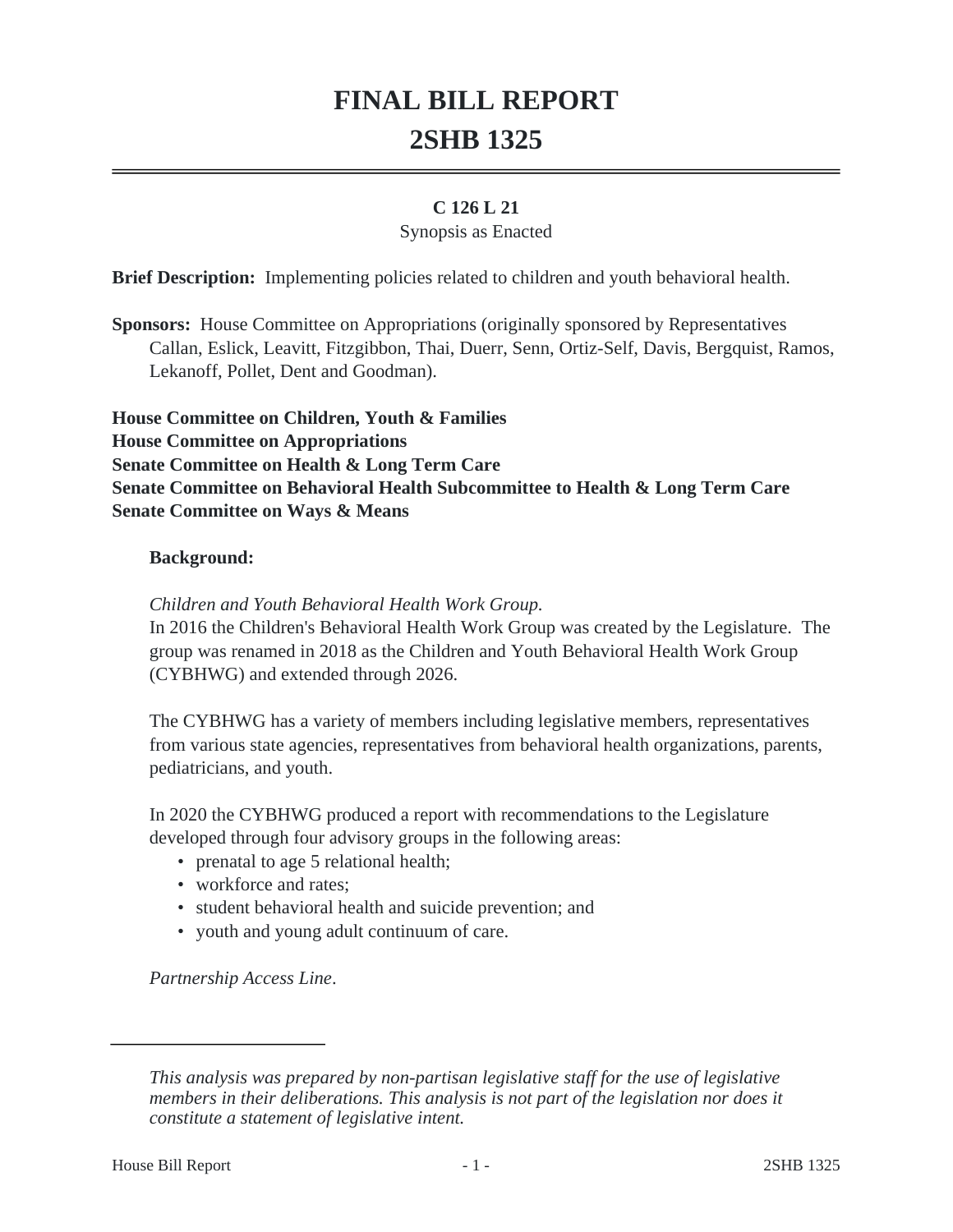The Partnership Access Line (PAL) supports primary care providers (doctors, nurse practitioners, and physician assistants) with questions about mental health care including:

- diagnostic clarification;
- medication adjustment; or
- treatment planning.

A social worker is available through the PAL to assist with finding mental health resources for patients.

The PAL provides specialized consultation for mothers, teens, and children.

The PAL also partners with the Mental Health Referral Service for Children and Teens program where families can speak directly with a referral specialist.

The PAL for Moms program provides perinatal mental health consultation, recommendations, and referrals for providers caring for pregnant or postpartum patients from faculty members of the University of Washington Department of Psychiatry and Behavioral Sciences with expertise in perinatal mental health.

### *Diagnostic Classification of Mental Health and Developmental Disorders of Infancy and Early Childhood.*

The Diagnostic Classification of Mental Health and Developmental Disorders of Infancy and Early Childhood (DC:0-5) is a diagnostic manual for children ages birth through age 5 designed to help mental health and other professionals recognize mental health and developmental challenges in infants and young children. The DC:0-5 uses diagnostic criteria for classification, case formulation, and intervention.

#### **Summary:**

The PAL for Moms and the Mental Health Referral Service for Children and Teens are established as ongoing programs instead of pilot programs. The Mental Health Referral Service for Children and Teens program must identify mental health professionals who are in-network with the child's health care coverage who are accepting new patients and taking appointments within an average of seven days from call intake processing.

The Health Care Authority is required to allow otherwise eligible reimbursement for the following related to mental health assessment and diagnosis of children from birth through age 5:

- up to five sessions for purposes of intake and assessment; and
- assessments in home or community settings, including reimbursement for provider travel.

Providers must use the current version of the DC:0-5 diagnostic classification system for mental health assessment and diagnosis of children from birth through age 5.